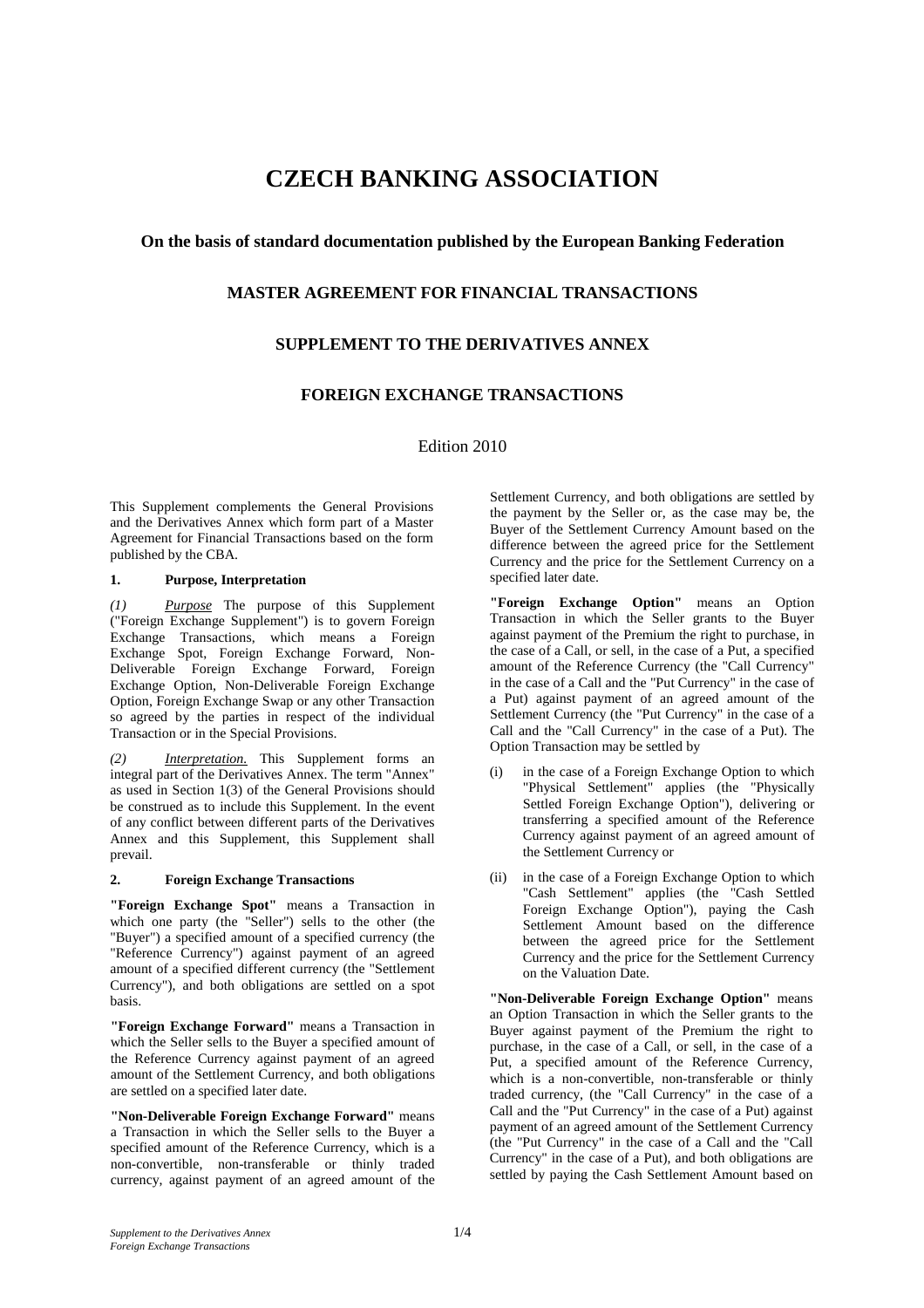the difference between the agreed price for the Settlement Currency and the price for the Settlement Currency on the Valuation Date.

**"Foreign Exchange Swap"** means a single Transaction in which

(a) the Seller sells to the Buyer a specified amount of the Reference Currency for an agreed amount of the Settlement Currency with both payments to be settled on a specified date, and simultaneously

(b) the Buyer sells to the Seller a specified amount of the Reference Currency against payment of an agreed amount of the Settlement Currency with both payments to be settled on a specified later date.

## **3. Deliveries and Payments**

*(1) Foreign Exchange Spot and Foreign Exchange Forward.* On the agreed Settlement Date for the Foreign Exchange Spot or the Foreign Exchange Forward the Seller shall deliver or transfer to the Buyer the specified amount of the Reference Currency and the Buyer shall deliver or transfer to the Seller the agreed amount of the Settlement Currency.

*(2) Non-Deliverable Foreign Exchange Forward.*  On the agreed Settlement Date for the Non-Deliverable Foreign Exchange Forward, the Seller shall pay to the Buyer the absolute value of the Settlement Currency Amount, if such amount is a negative number, and the Buyer shall pay to the Seller the Settlement Currency Amount, if such amount is a positive number.

**"Settlement Currency Amount"** means an amount expressed in the Settlement Currency calculated on the basis of the following formula:

 $\begin{bmatrix} \text{Agreed Amount of Setlement Currentx} \\ \text{Settlement Current Current Current} \end{bmatrix}$ 

*(3) Foreign Exchange Swap.* On the initial agreed Settlement Date for the Foreign Exchange Swap the Seller shall deliver or transfer to the Buyer the specified amount of the Reference Currency and the Buyer shall deliver or transfer to the Seller the agreed amount of the Settlement Currency. On the final agreed Settlement Date for the Foreign Exchange Swap the Buyer shall deliver or transfer to the Seller a specified amount of the Reference Currency and the Seller shall deliver or transfer to the Buyer the agreed amount of the Settlement Currency.

*(4) Physically Settled Foreign Exchange Option.*  On the agreed Premium Payment Date for the Physically Settled Foreign Exchange Option the Buyer shall pay to the Seller the Premium. If the Physically Settled Foreign Exchange Option is exercised or deemed to be exercised, on the agreed Settlement Date of the Option Transaction, the Seller shall deliver or transfer to the Buyer the specified amount of the Reference Currency against simultaneous payment of the agreed amount of the Settlement Currency.

*(5) Non-Deliverable Foreign Exchange Option and Cash Settled Foreign Exchange Option.* On the agreed Premium Payment Date for the Non-Deliverable Foreign Exchange Option or the Cash Settled Foreign Exchange Option the Buyer shall pay to the Seller the Premium. If the Option Transaction is exercised or deemed to be exercised, on the agreed Settlement Date for the Non-Deliverable Foreign Exchange Option or the Cash Settled

Foreign Exchange Option, the Seller shall pay to the Buyer the Cash Settlement Amount, if such amount is a positive number.

**"Cash Settlement Amount"** means an amount expressed in the Settlement Currency and calculated as follows,

(i) in the case of an Option Transaction where the Reference Currency is the Put Currency and the Settlement Currency is the Call Currency:

$$
\begin{bmatrix} \text{Agreed Amount of the Call currency x} \left( \frac{\text{Settlement Currente} - \text{Strike Price}}{\text{Settlement Current Curreney Rate}} \right) \end{bmatrix}
$$

(ii) in the case of an Option Transaction where the Reference Currency is the Call Currency and the Settlement Currency is the Put Currency:

$$
\left[\text{Agreed Amount of the Put currency x} \left(\frac{\text{Strike Price - Settlement CurrentQ}}{\text{Settlement CurrentQ}} \right) \right]
$$

## *(6) Definitions.*

**"Forward Rate"** means the forward foreign exchange rate agreed as such between the parties, such rate shall be expressed as an amount of the Reference Currency per one unit of the Settlement Currency.

**"Settlement Currency Rate"** means the foreign exchange rate expressed as an amount of the Reference Currency per one unit of the Settlement Currency as determined by the Calculation Agent on the Valuation Date for the Valuation Time based on the currency exchange rate for the Reference Currency and the Settlement Currency (the "Currency Pair") (i) quoted through and obtainable from the Price Source specified in the agreed Currency Rate Option or, failing such agreement, (ii) determined by the Calculation Agent.

**"Currency Rate Option"** means the foreign exchange rate agreed by the parties by reference to the publication, screen or web page of an information vendor or any other price source (the "Price Source").

**"Strike Price"** means the foreign exchange rate agreed between the parties at which the Currency Pair shall be exchanged if an Option Transaction is exercised or deemed to be exercised; such rate shall be expressed as an amount of the Reference Currency per one unit of the Settlement Currency.

#### **4. Provisions applicable to Option Transactions**

Unless otherwise defined in this Supplement, any term relating to Option Transactions is to be construed in accordance with the applicable Options Supplement published by the CBA.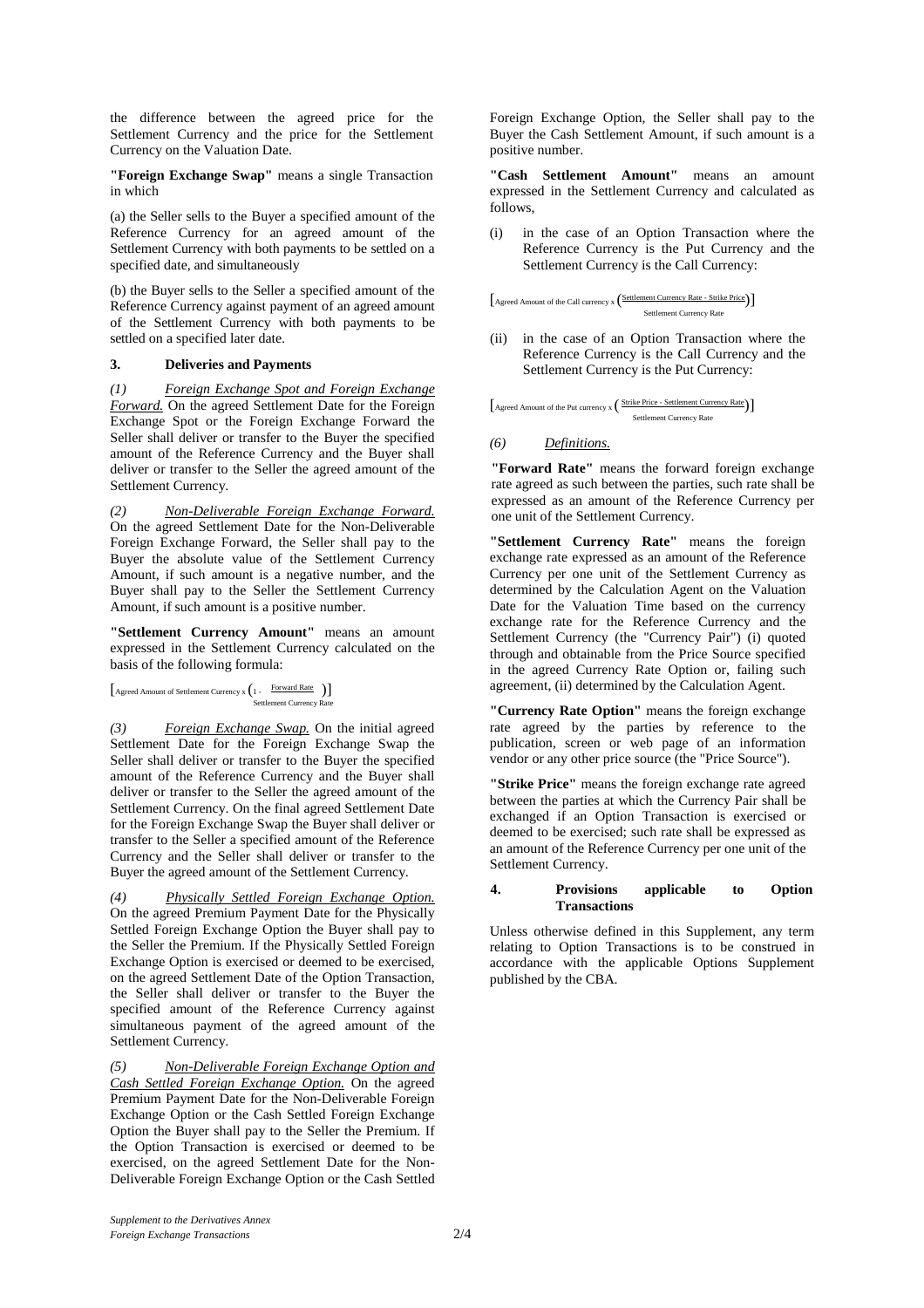#### **Suggested Form of Confirmation of a Foreign Exchange Swap Transaction**

To: From: Date:

We refer to our telephone conversation and hereby confirm our agreement to enter into a Foreign Exchange Swap Transaction [which shall be subject to the CBA Master Agreement for Financial Transactions between us, dated .... (the "Agreement"). Terms defined in the Agreement have the same meaning in this Confirmation]. The terms of the Transaction are as follows:

## **General Terms:**

| Reference Number: |  |
|-------------------|--|
| Trade Date:       |  |

Party A [Company name, ID, registered office]: Party B [Company name, ID, registered office]:

#### **Initial Exchange:**

| <b>Settlement Date:</b>          | П             |
|----------------------------------|---------------|
| Seller (of Settlement Currency): | Party $[A/B]$ |
| Buyer (of Settlement Currency):  | Party $[B/A]$ |
| Settlement Currency Amount:      | П             |
| Reference Currency Amount:       | П             |
| Spot Rate:                       | Ū             |
|                                  |               |
| <b>Final Exchange:</b>           |               |
| <b>Settlement Date:</b>          | П             |
| Seller (of Settlement Currency): | Party $[B/A]$ |
| Buyer (of Settlement Currency):  | Party [A/B]   |
| Settlement Currency Amount:      | П             |
| Reference Currency Amount:       | П             |
| Forward Rate:                    | П             |
|                                  |               |
|                                  |               |
| Other conditions:                |               |
| Calculating Agent:               | Party [A/B]   |
| Settlement:                      | П             |
| Account of Party A/B for         |               |

[Agency:] [The Transaction is an Agency Transaction. [Name of Agent] is acting as agent for [name or identifier of Principal]]

## [**Additional provisions:**]

Account of Party A/B for

Reference Currency: